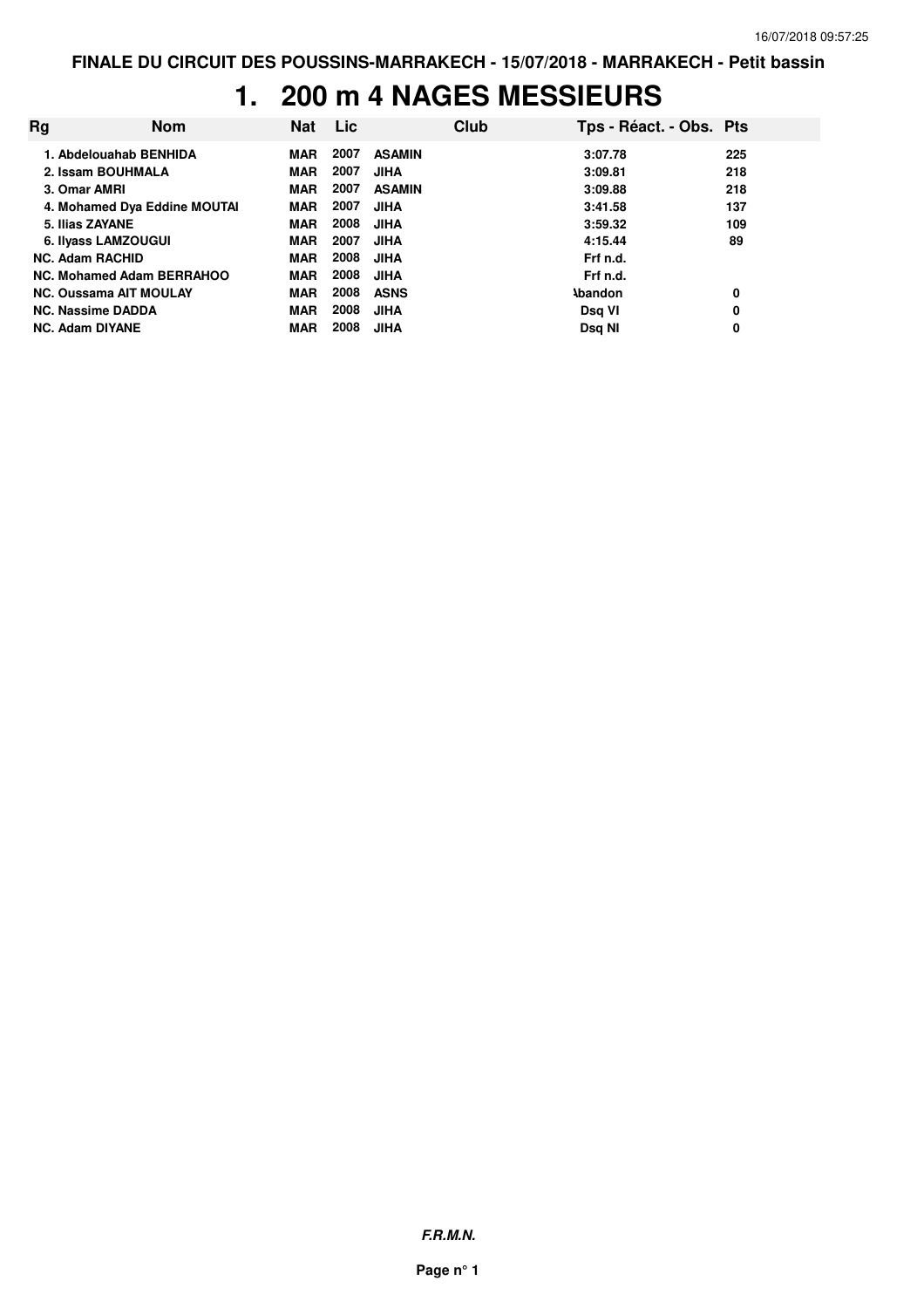#### **2. 50 m PAPILLON DAMES**

| Rg                                      | <b>Nom</b> | Nat                      | Lic.              | Club | Tps - Réact. - Obs. Pts |            |
|-----------------------------------------|------------|--------------------------|-------------------|------|-------------------------|------------|
| 1. Sarah LACOMBE<br>2. Ilham EL MACHFOU |            | <b>MAR</b><br><b>MAR</b> | 2007<br>2007 JIHA | JIHA | 41.44<br>42.78          | 204<br>186 |
| 3. Marwa KHALIL                         |            | <b>MAR</b>               | 2008              | JIHA | 1:00.56                 | 65         |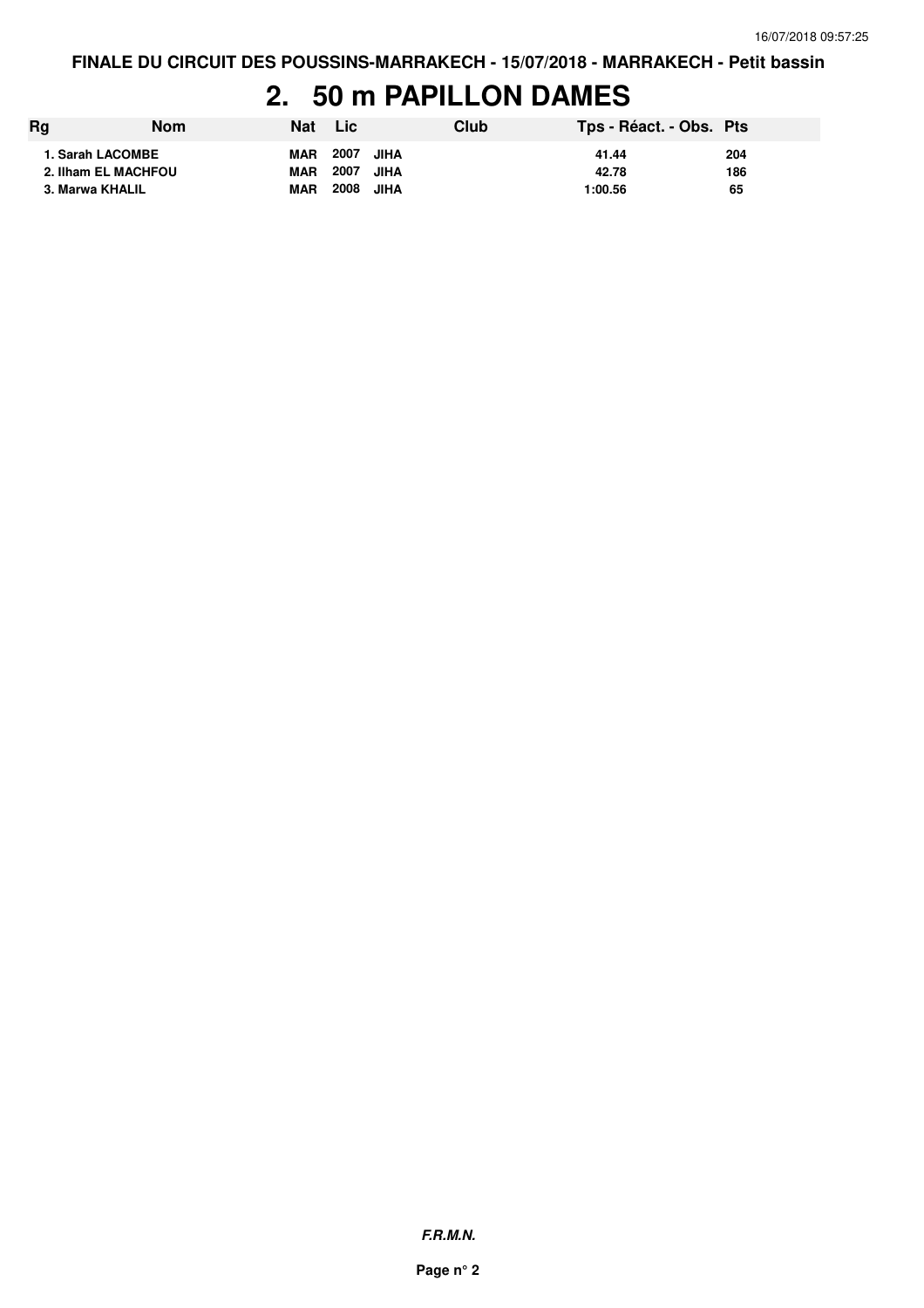### **3. 100 m DOS DAMES**

| Rg                                  | <b>Nom</b> | Nat                      | Lic               |        | Club | Tps - Réact. - Obs. Pts |            |
|-------------------------------------|------------|--------------------------|-------------------|--------|------|-------------------------|------------|
| 1. Aya RIFAI<br>2. Nohaila LAKHOUIL |            | <b>MAR</b><br><b>MAR</b> | 2007<br>2008 JIHA | ASAMIN |      | 1:23.95<br>1:54.82      | 331<br>129 |
| 3. Imane ELKHOMSI                   |            | <b>MAR</b>               | 2007              | CKM    |      | 2:05.14                 | 100        |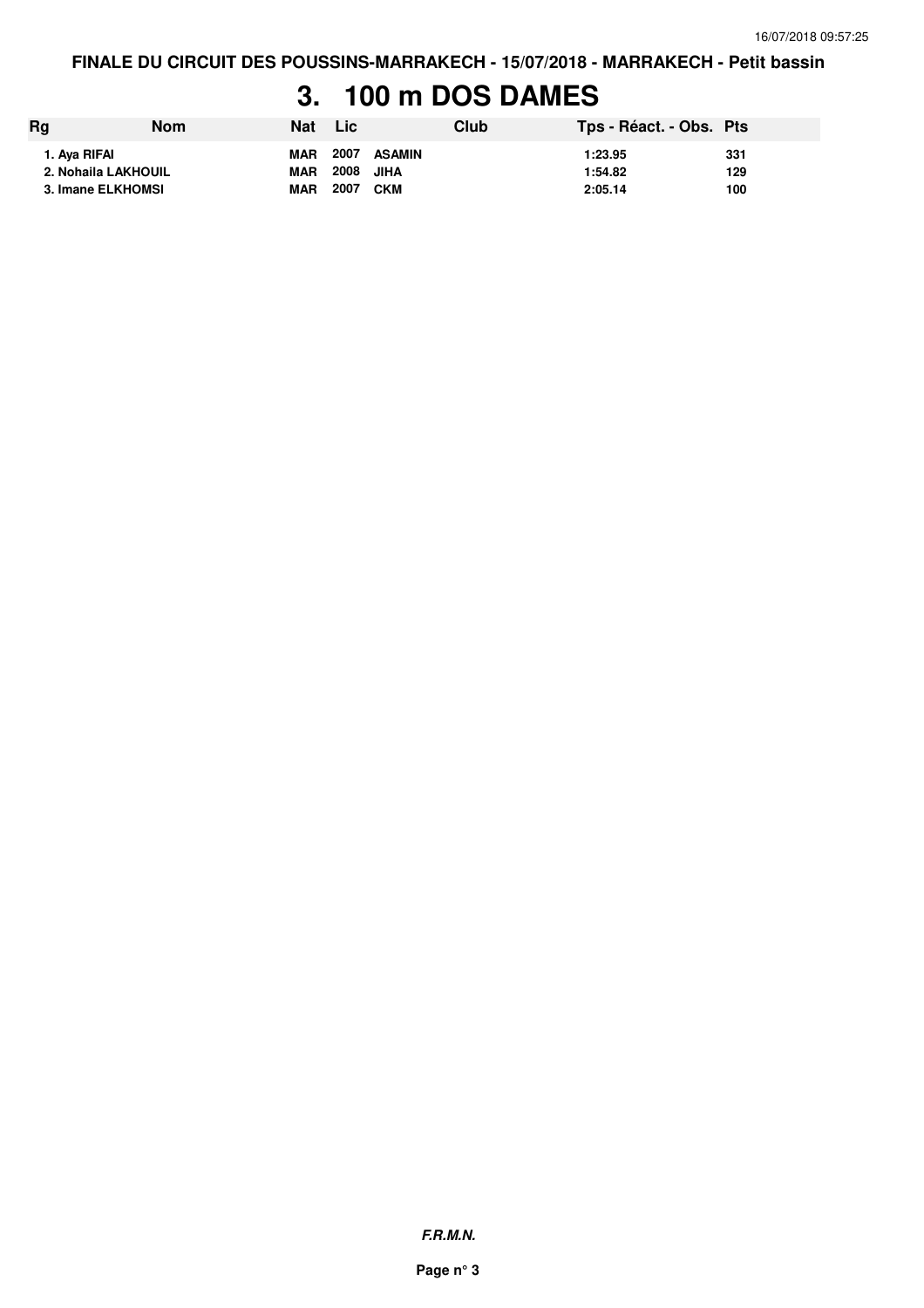#### **4. 50 m BRASSE DAMES**

| Rg | <b>Nom</b>             | Nat        | Lic  |               | Club | Tps - Réact. - Obs. Pts |     |
|----|------------------------|------------|------|---------------|------|-------------------------|-----|
|    | 1. Joulane MAHJOUBI    | <b>MAR</b> | 2007 | ASAMIN        |      | 46.95                   | 256 |
|    | 2. Lina BOURZI         | <b>MAR</b> | 2007 | <b>ASAMIN</b> |      | 48.81                   | 228 |
|    | 3. Nada MOUSSAFIA      | <b>MAR</b> | 2007 | <b>OCS</b>    |      | 49.75                   | 215 |
|    | <b>4. Hiba LAMOURI</b> | <b>MAR</b> | 2007 | <b>JIHA</b>   |      | 56.79                   | 145 |
|    | 5. Aya DRIBI ALAOUI    | <b>MAR</b> | 2008 | ASNS          |      | 1:04.07                 | 101 |
|    | 6. Inasse BENLAMINE    | <b>MAR</b> | 2008 | <b>ASNS</b>   |      | 1:04.37                 | 99  |

**F.R.M.N.**

**Page n° 4**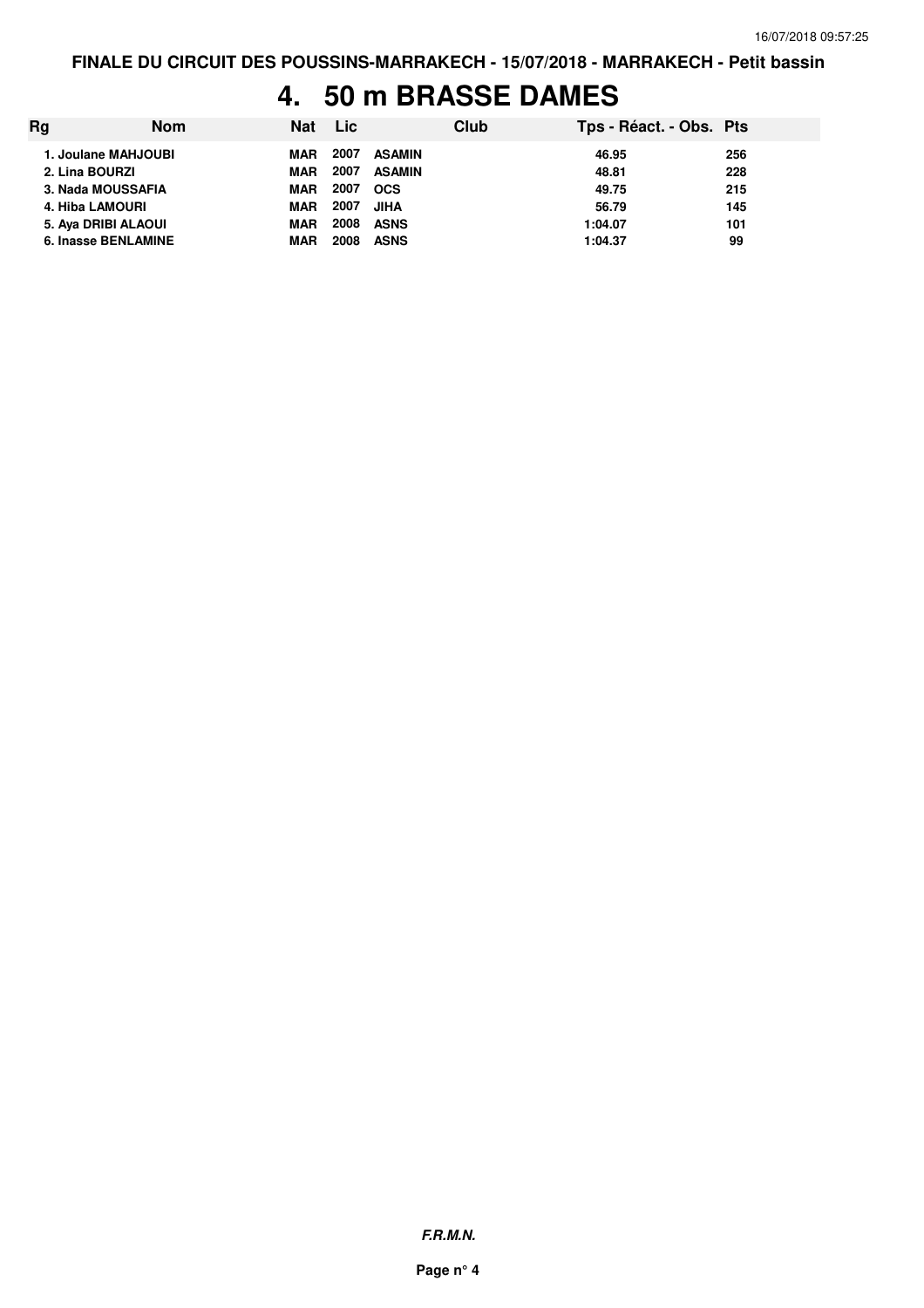# **5. 50 m NAGE LIBRE MESSIEURS**

| Rg                        | <b>Nom</b>                   | Nat        | <b>Lic</b> |               | Club | Tps - Réact. - Obs. Pts |     |
|---------------------------|------------------------------|------------|------------|---------------|------|-------------------------|-----|
| 1. Omar AMRI              |                              | <b>MAR</b> | 2007       | <b>ASAMIN</b> |      | 34.03                   | 232 |
| 2. Issam BOUHMALA         |                              | <b>MAR</b> | 2007       | <b>JIHA</b>   |      | 34.45                   | 223 |
| 3. Abdelouahab BENHIDA    |                              | <b>MAR</b> | 2007       | <b>ASAMIN</b> |      | 36.12                   | 194 |
|                           | 4. Mohamed Dya Eddine MOUTAI | <b>MAR</b> | 2007       | <b>JIHA</b>   |      | 37.66                   | 171 |
| 5. Ilias ZAYANE           |                              | <b>MAR</b> | 2008       | <b>JIHA</b>   |      | 41.22                   | 130 |
| 6. Oussama AIT MOULAY     |                              | <b>MAR</b> | 2008       | <b>ASNS</b>   |      | 41.43                   | 128 |
| 7. Ilyass LAMZOUGUI       |                              | MAR        | 2007       | <b>JIHA</b>   |      | 41.97                   | 123 |
| 8. Adam DIYANE            |                              | MAR        | 2008       | <b>JIHA</b>   |      | 43.03                   | 114 |
| 9. Nassime DADDA          |                              | <b>MAR</b> | 2008       | <b>JIHA</b>   |      | 47.44                   | 85  |
| <b>NC. Adam RACHID</b>    |                              | MAR        | 2008       | <b>JIHA</b>   |      | Frf n.d.                |     |
| NC. Mohamed Adam BERRAHOO |                              | <b>MAR</b> | 2008       | <b>JIHA</b>   |      | Frf n.d.                |     |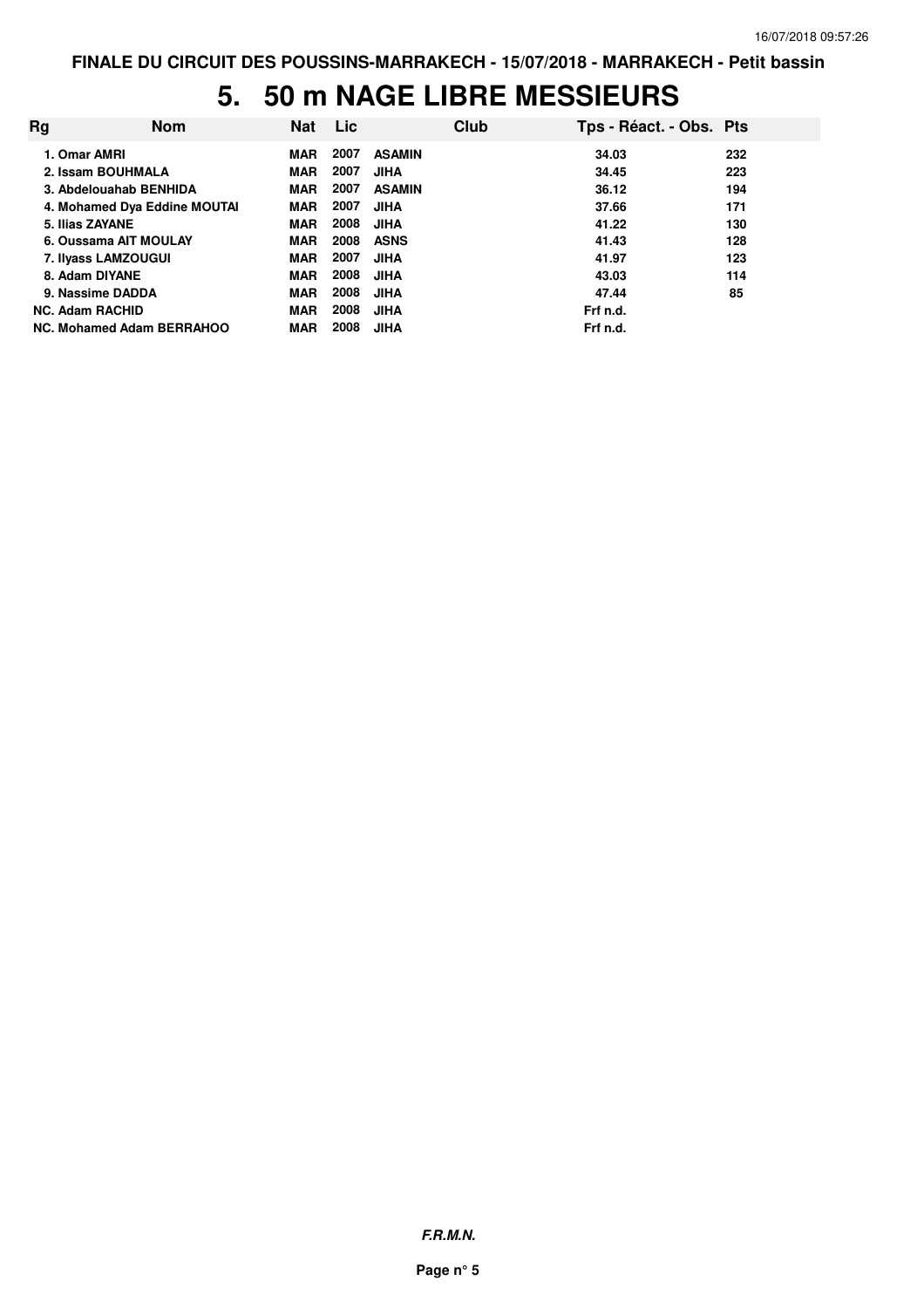## **6. 400 m NAGE LIBRE DAMES**

| Rg                          | <b>Nom</b> | <b>Nat</b> | <b>Lic</b> |               | Club | Tps - Réact. - Obs. Pts |     |
|-----------------------------|------------|------------|------------|---------------|------|-------------------------|-----|
| 1. Joulane MAHJOUBI         |            | MAR        | 2007       | <b>ASAMIN</b> |      | 5:25.04                 | 394 |
| 2. Lina BOURZI              |            | <b>MAR</b> | 2007       | <b>ASAMIN</b> |      | 5:34.45                 | 362 |
| 3. Aya RIFAI                |            | <b>MAR</b> | 2007       | <b>ASAMIN</b> |      | 5:59.01                 | 292 |
| 4. Sarah LACOMBE            |            | <b>MAR</b> | 2007       | <b>JIHA</b>   |      | 6:09.09                 | 269 |
| 5. Ilham EL MACHFOU         |            | <b>MAR</b> | 2007       | <b>JIHA</b>   |      | 6:43.78                 | 205 |
| 6. Nada MOUSSAFIA           |            | <b>MAR</b> | 2007       | <b>OCS</b>    |      | 7:23.61                 | 155 |
| <b>7. Hiba LAMOURI</b>      |            | <b>MAR</b> | 2007       | <b>JIHA</b>   |      | 7:43.46                 | 136 |
| 8. Imane ELKHOMSI           |            | <b>MAR</b> | 2007       | <b>CKM</b>    |      | 8:20.24                 | 108 |
| 9. Aya DRIBI ALAOUI         |            | <b>MAR</b> | 2008       | <b>ASNS</b>   |      | 8:30.23                 | 101 |
| <b>NC. Inasse BENLAMINE</b> |            | <b>MAR</b> | 2008       | <b>ASNS</b>   |      | <b>Abandon</b>          | 0   |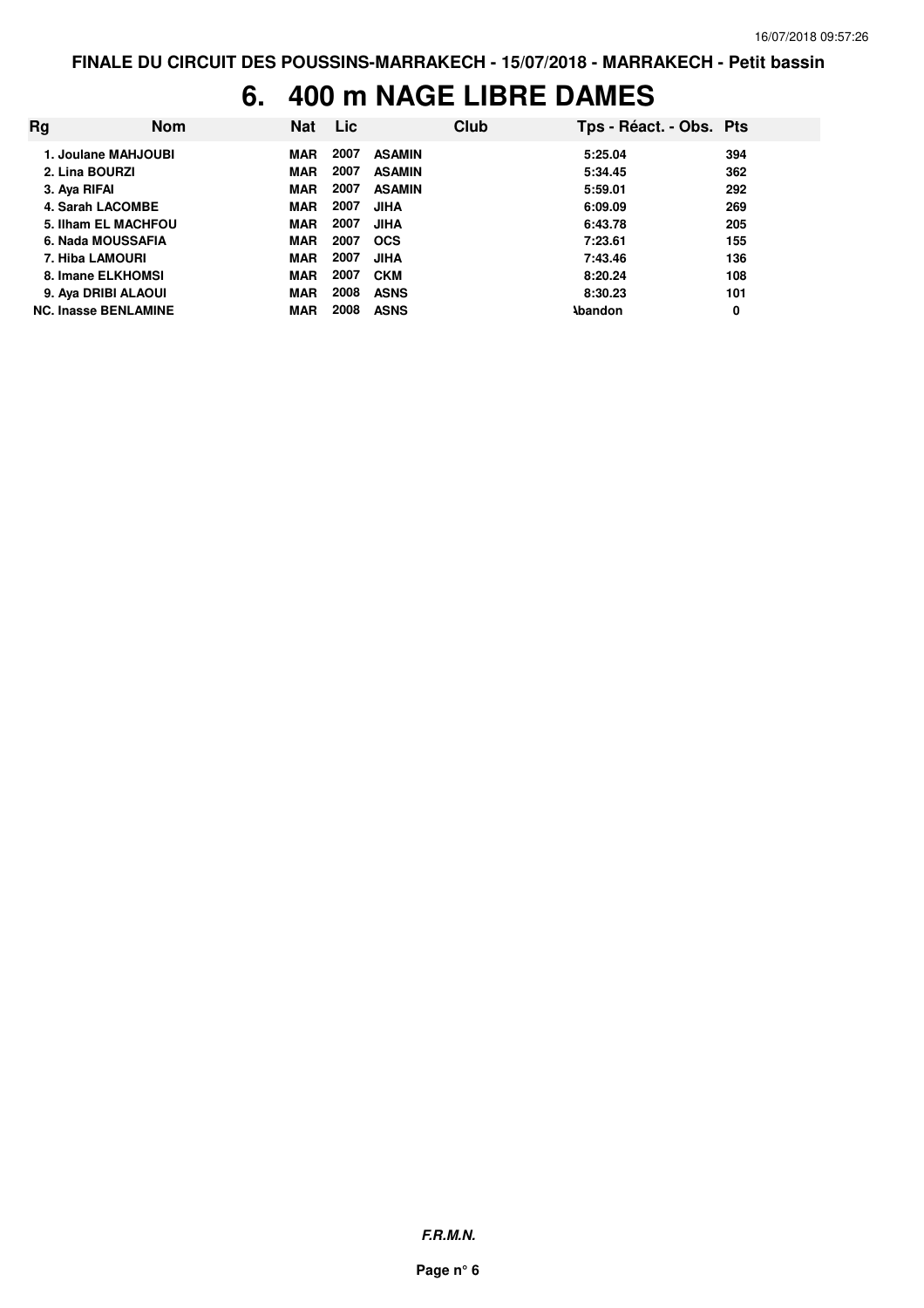# **7. 4 x 50 m NAGE LIBRE MESSIEURS**

| Ra | <b>Nom</b>                       | <b>Nat</b> | <b>Lic</b> |             | Club | Tps - Réact. - Obs. Pts |     |
|----|----------------------------------|------------|------------|-------------|------|-------------------------|-----|
|    | 1. Ilyass LAMZOUGUI              | MAR        | 2007       | <b>JIHA</b> |      | 2:38.48                 | 159 |
|    | <b>Anas ELKAIDOUMI</b>           | <b>MAR</b> | 2007       |             |      |                         | 159 |
|    | <b>Mohamed Dya Eddine MOUTAI</b> | <b>MAR</b> | 2007       |             |      |                         | 159 |
|    | <b>Issam BOUHMALA</b>            | <b>MAR</b> | 2007       |             |      |                         | 159 |
|    | 2. Omar LEMKHOUDEM               | <b>MAR</b> | 2008       | ASNS        |      | 3:29.30                 | 69  |
|    | <b>Mohammed Nour TOUJNI</b>      | <b>MAR</b> | 2008       |             |      |                         | 69  |
|    | <b>Mohammed Amine ELFADILI</b>   | <b>MAR</b> | 2007       |             |      |                         | 69  |
|    | <b>Oussama AIT MOULAY</b>        | <b>MAR</b> | 2008       |             |      |                         | 69  |
|    |                                  |            |            |             |      |                         |     |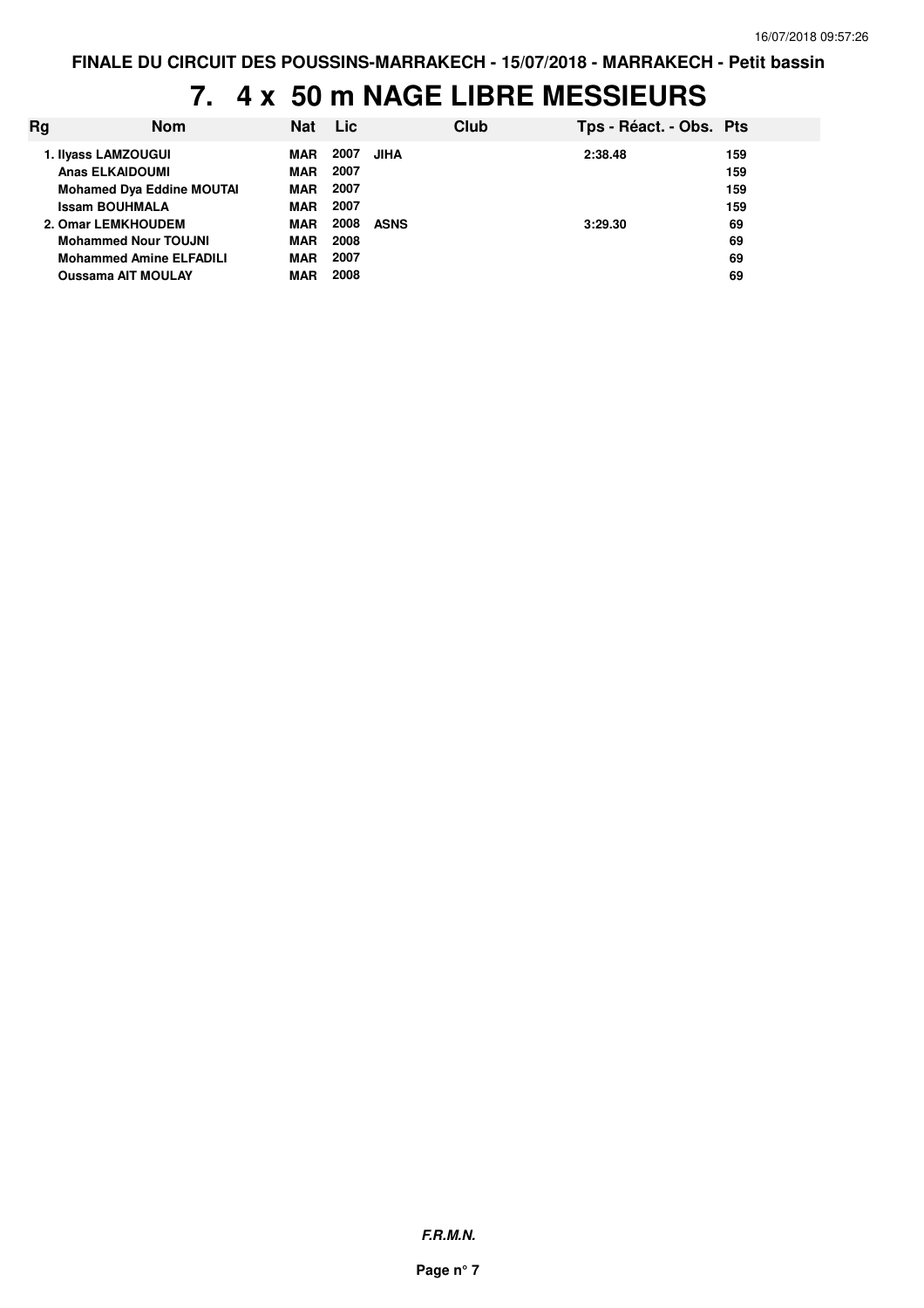## **8. 4 x 50 m 4 NAGES DAMES**

| Rg                   | <b>Nom</b> | <b>Nat</b> | Lic  |      | Club | Tps - Réact. - Obs. Pts |     |
|----------------------|------------|------------|------|------|------|-------------------------|-----|
| 1. Ilham EL MACHFOU  |            | MAR        | 2007 | JIHA |      | 3:20.66                 | 157 |
| <b>Hiba LAMOURI</b>  |            | MAR        | 2007 |      |      |                         | 157 |
| <b>Sarah LACOMBE</b> |            | <b>MAR</b> | 2007 |      |      |                         | 157 |
| <b>Marwa KHALIL</b>  |            | <b>MAR</b> | 2008 |      |      |                         | 157 |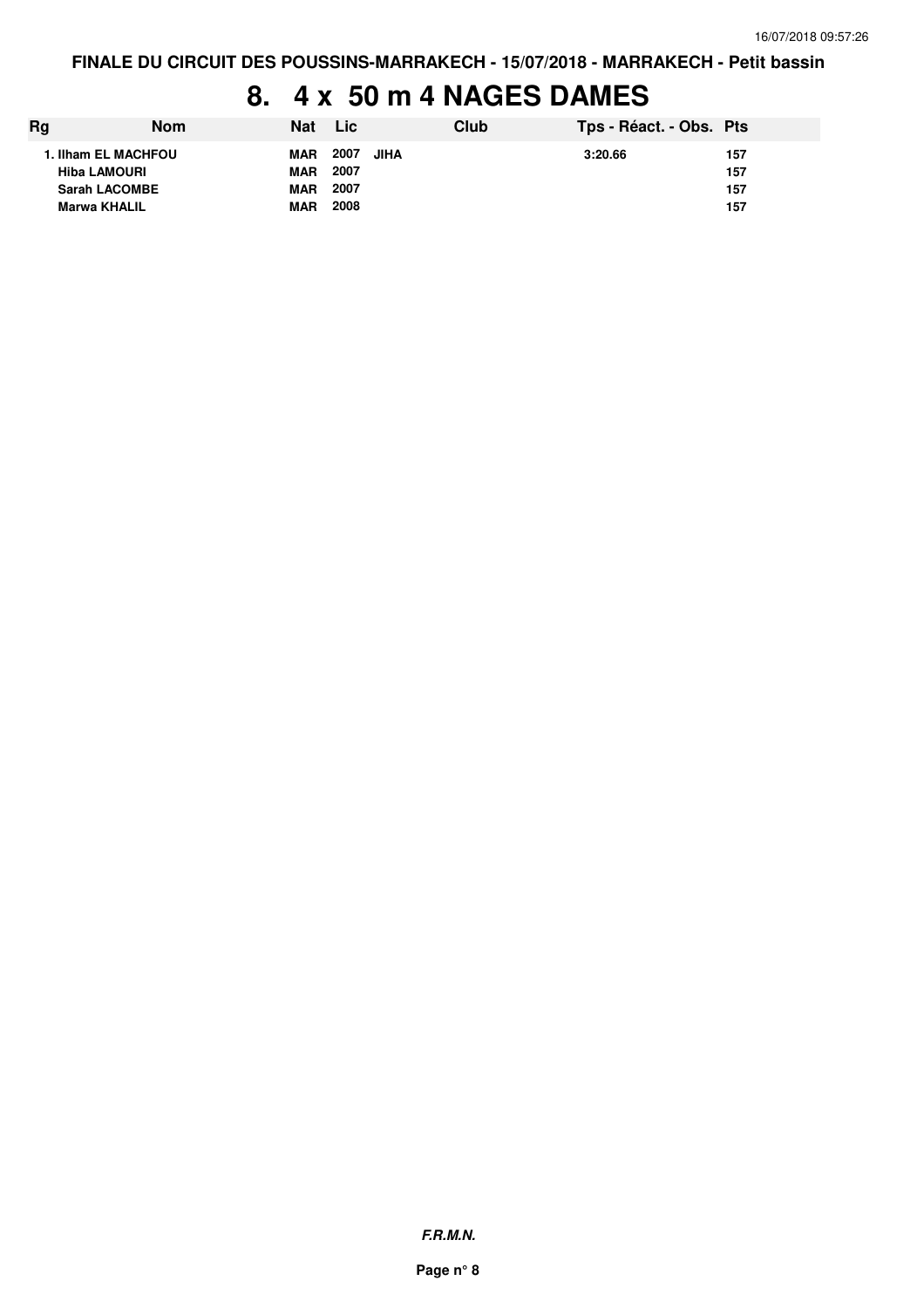#### **9. 200 m 4 NAGES DAMES**

| Rg | <b>Nom</b>                  | <b>Nat</b> | <b>Lic</b> |               | Club | Tps - Réact. - Obs. Pts |     |
|----|-----------------------------|------------|------------|---------------|------|-------------------------|-----|
|    | 1. Aya RIFAI                | <b>MAR</b> | 2007       | <b>ASAMIN</b> |      | 3:05.81                 | 312 |
|    | 2. Joulane MAHJOUBI         | <b>MAR</b> | 2007       | <b>ASAMIN</b> |      | 3:06.42                 | 309 |
|    | 3. Sarah LACOMBE            | <b>MAR</b> | 2007       | <b>JIHA</b>   |      | 3:16.84                 | 263 |
|    | 4. Lina BOURZI              | <b>MAR</b> | 2007       | <b>ASAMIN</b> |      | 3:17.63                 | 260 |
|    | 5. Ilham EL MACHFOU         | <b>MAR</b> | 2007       | <b>JIHA</b>   |      | 3:29.63                 | 217 |
|    | 6. Nada MOUSSAFIA           | <b>MAR</b> | 2007       | <b>OCS</b>    |      | 3:43.34                 | 180 |
|    | 7. Hiba LAMOURI             | <b>MAR</b> | 2007       | <b>JIHA</b>   |      | 4:08.29                 | 131 |
|    | 8. Nohaila LAKHOUIL         | <b>MAR</b> | 2008       | <b>JIHA</b>   |      | 4:11.85                 | 125 |
|    | 9. Aya DRIBI ALAOUI         | <b>MAR</b> | 2008       | <b>ASNS</b>   |      | 4:25.20                 | 107 |
|    | 10. Marwa KHALIL            | <b>MAR</b> | 2008       | <b>JIHA</b>   |      | 4:35.22                 | 96  |
|    | 11. Imane ELKHOMSI          | <b>MAR</b> | 2007       | <b>CKM</b>    |      | 5:10.38                 | 67  |
|    | <b>NC. Inasse BENLAMINE</b> | <b>MAR</b> | 2008       | <b>ASNS</b>   |      | Dsg NI                  | 0   |

**F.R.M.N.**

**Page n° 9**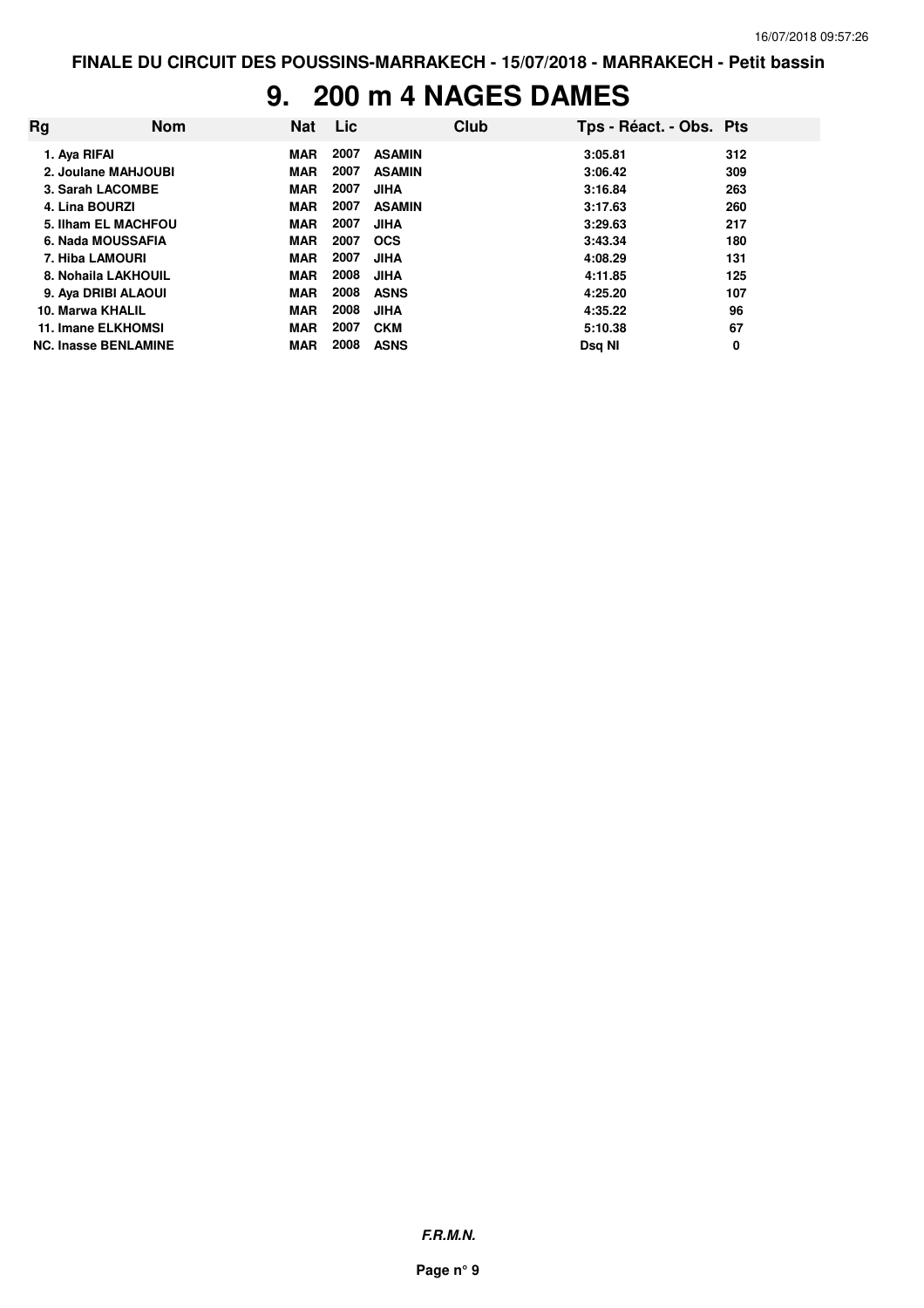# **10. 50 m PAPILLON MESSIEURS**

| Rg                           | Nom | Nat Lic    |           |      | Club | Tps - Réact. - Obs. Pts |     |
|------------------------------|-----|------------|-----------|------|------|-------------------------|-----|
| 1. Issam BOUHMALA            |     | <b>MAR</b> | 2007 JIHA |      |      | 40.38                   | 171 |
| 2. Mohamed Dya Eddine MOUTAI |     | MAR        | 2007 JIHA |      |      | 43.10                   | 140 |
| 3. Ilias ZAYANE              |     | <b>MAR</b> | 2008      | JIHA |      | 50.46                   | 87  |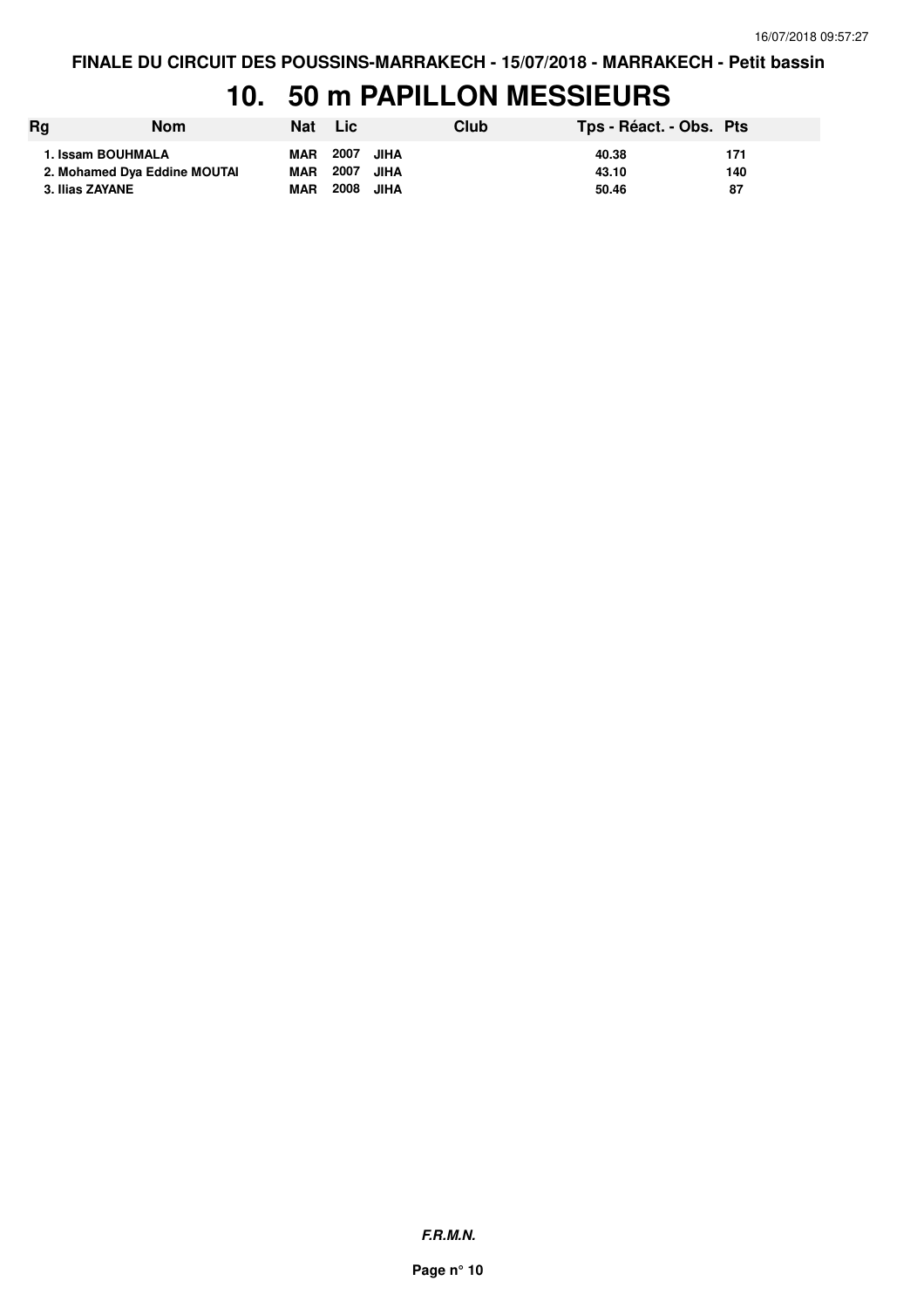## **11. 100 m DOS MESSIEURS**

| Rg                                               | Nom | Nat                                    | N Lic`                    |                | Club | Tps - Réact. - Obs. Pts       |                 |
|--------------------------------------------------|-----|----------------------------------------|---------------------------|----------------|------|-------------------------------|-----------------|
| 1. Omar AMRI<br>2. Adam DIYANE<br>3. Adam RACHID |     | <b>MAR</b><br><b>MAR</b><br><b>MAR</b> | 2007<br>2008 JIHA<br>2008 | ASAMIN<br>JIHA |      | 1:30.19<br>1:56.56<br>1:57.03 | 191<br>88<br>87 |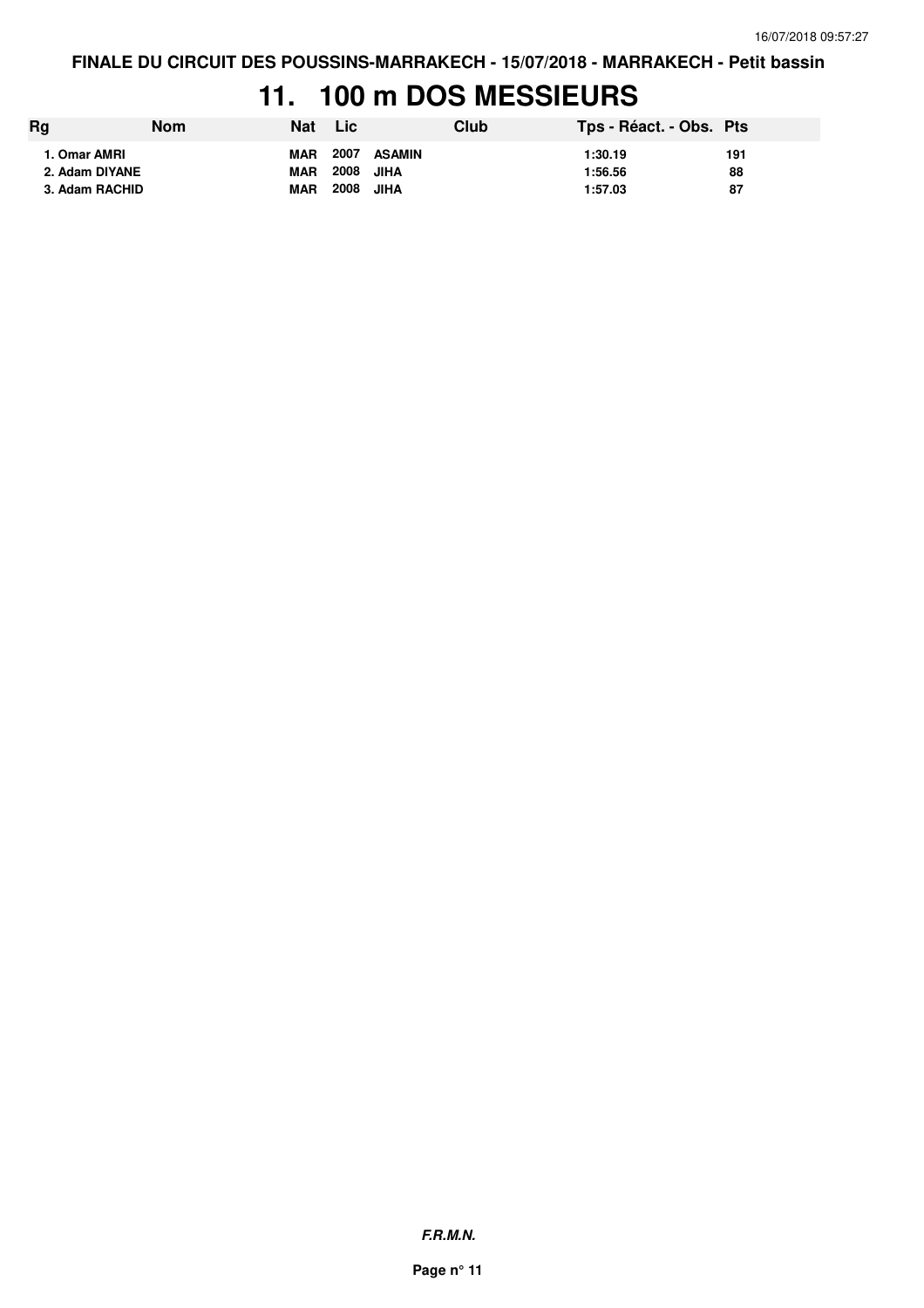#### **12. 50 m BRASSE MESSIEURS**

| Rg | <b>Nom</b>                    | Nat Lic    |      |             | Club | Tps - Réact. - Obs. Pts |     |
|----|-------------------------------|------------|------|-------------|------|-------------------------|-----|
|    | 1. Abdelouahab BENHIDA        | MAR        | 2007 | ASAMIN      |      | 45.97                   | 195 |
|    | 2. Ilyass LAMZOUGUI           | <b>MAR</b> | 2007 | <b>JIHA</b> |      | 56.95                   | 102 |
|    | 3. Nassime DADDA              | <b>MAR</b> | 2008 | JIHA        |      | 1:09.03                 | 57  |
|    | NC. Mohamed Adam BERRAHOO     | <b>MAR</b> | 2008 | <b>JIHA</b> |      | Frf n.d.                |     |
|    | <b>NC. Oussama AIT MOULAY</b> | <b>MAR</b> | 2008 | <b>ASNS</b> |      | Dsg VI                  | 0   |

**F.R.M.N.**

**Page n° 12**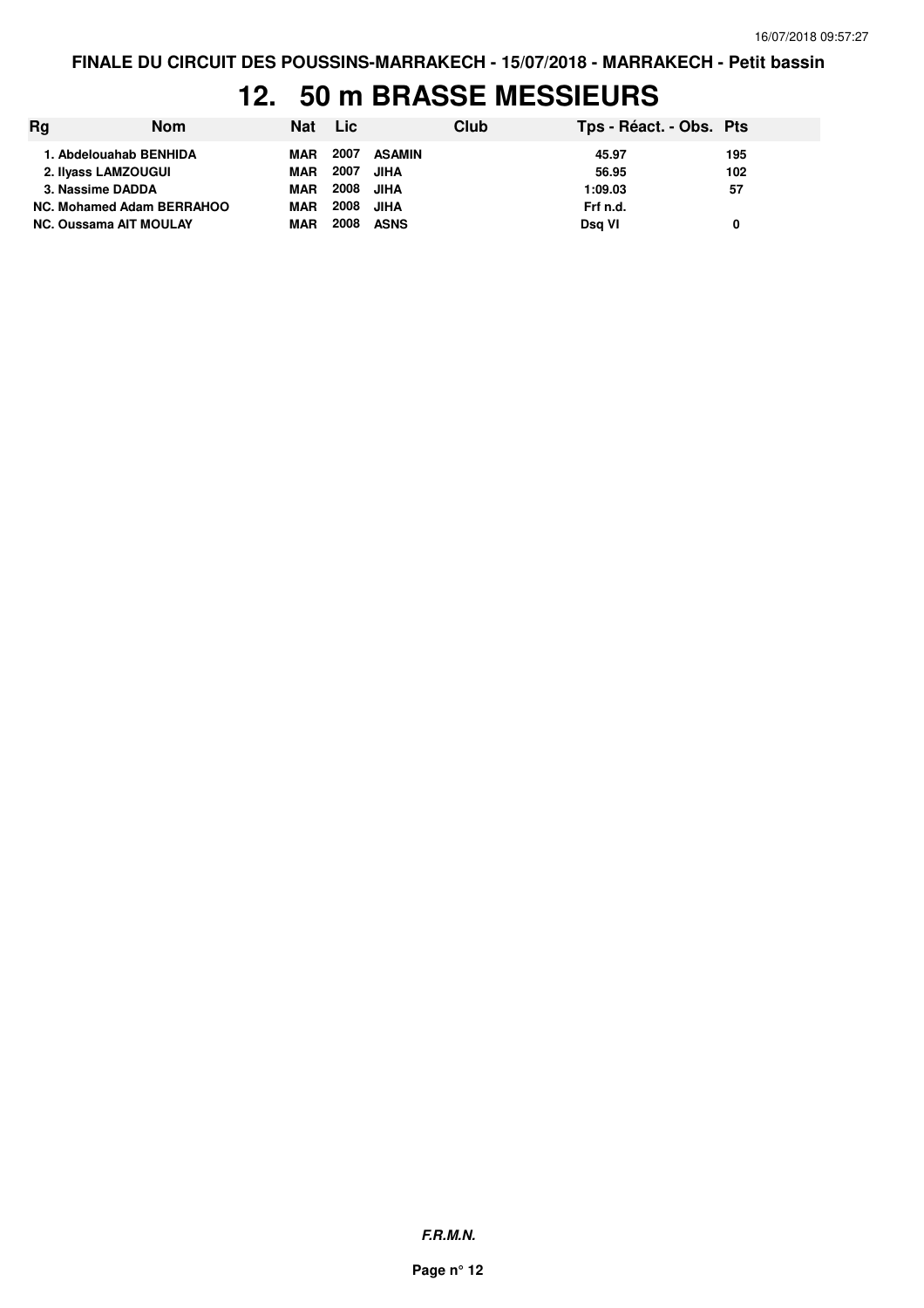## **13. 50 m NAGE LIBRE DAMES**

| Rg | <b>Nom</b>           | <b>Nat</b> | Lic. |               | Club | Tps - Réact. - Obs. Pts |     |
|----|----------------------|------------|------|---------------|------|-------------------------|-----|
|    | 1. Aya RIFAI         | MAR        | 2007 | <b>ASAMIN</b> |      | 35.27                   | 304 |
|    | 2. Sarah LACOMBE     | <b>MAR</b> | 2007 | <b>JIHA</b>   |      | 35.42                   | 300 |
|    | 3. Lina BOURZI       | <b>MAR</b> | 2007 | <b>ASAMIN</b> |      | 35.89                   | 289 |
|    | 4. Joulane MAHJOUBI  | <b>MAR</b> | 2007 | <b>ASAMIN</b> |      | 36.84                   | 267 |
|    | 5. Ilham EL MACHFOU  | <b>MAR</b> | 2007 | <b>JIHA</b>   |      | 37.72                   | 249 |
|    | 6. Nada MOUSSAFIA    | <b>MAR</b> | 2007 | <b>OCS</b>    |      | 37.96                   | 244 |
|    | 7. Hiba LAMOURI      | <b>MAR</b> | 2007 | <b>JIHA</b>   |      | 43.91                   | 157 |
|    | 8. Imane ELKHOMSI    | <b>MAR</b> | 2007 | <b>CKM</b>    |      | 45.80                   | 139 |
|    | 9. Nohaila LAKHOUIL  | <b>MAR</b> | 2008 | <b>JIHA</b>   |      | 46.35                   | 134 |
|    | 10. Inasse BENLAMINE | <b>MAR</b> | 2008 | <b>ASNS</b>   |      | 47.77                   | 122 |
|    | 11. Aya DRIBI ALAOUI | <b>MAR</b> | 2008 | <b>ASNS</b>   |      | 47.91                   | 121 |
|    | 12. Marwa KHALIL     | <b>MAR</b> | 2008 | <b>JIHA</b>   |      | 52.15                   | 94  |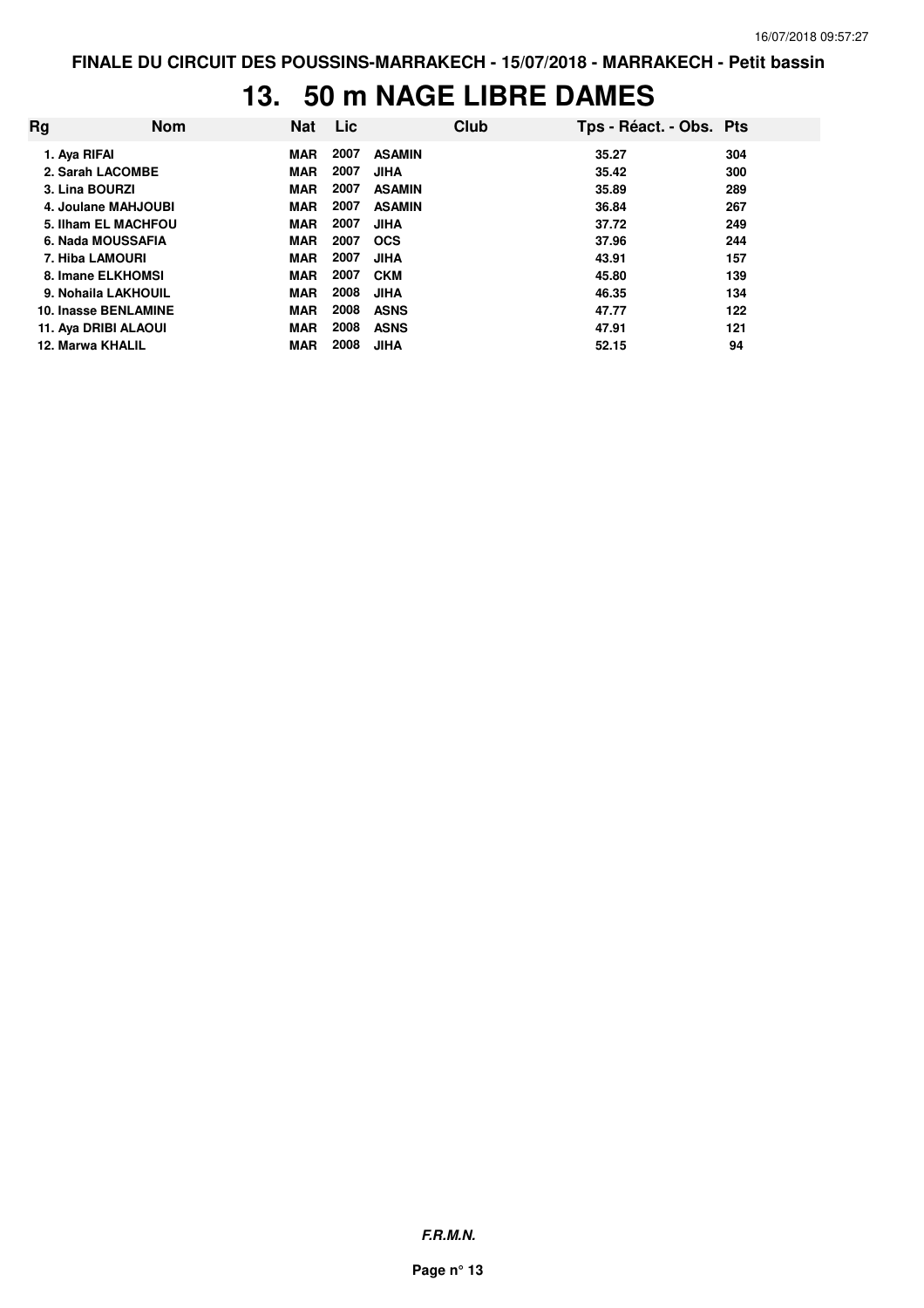# **14. 400 m NAGE LIBRE MESSIEURS**

| Rg                          | <b>Nom</b>                   | <b>Nat</b> | <b>Lic</b> |               | Club | Tps - Réact. - Obs. Pts |     |
|-----------------------------|------------------------------|------------|------------|---------------|------|-------------------------|-----|
|                             | 1. Omar AMRI                 | <b>MAR</b> | 2007       | <b>ASAMIN</b> |      | 5:25.89                 | 307 |
|                             | 2. Issam BOUHMALA            | <b>MAR</b> | 2007       | <b>JIHA</b>   |      | 5:33.25                 | 287 |
|                             | 3. Abdelouahab BENHIDA       | <b>MAR</b> | 2007       | <b>ASAMIN</b> |      | 5:53.36                 | 241 |
|                             | 4. Mohamed Dya Eddine MOUTAI | <b>MAR</b> | 2007       | <b>JIHA</b>   |      | 6:35.15                 | 172 |
|                             | 5. Oussama AIT MOULAY        | MAR        | 2008       | <b>ASNS</b>   |      | 7:15.65                 | 128 |
|                             | 6. Ilias ZAYANE              | MAR        | 2008       | <b>JIHA</b>   |      | 7:49.93                 | 102 |
| <b>NC. Ilyass LAMZOUGUI</b> |                              | MAR        | 2007       | <b>JIHA</b>   |      | Frf n.d.                |     |
|                             | <b>NC. Adam RACHID</b>       | <b>MAR</b> | 2008       | <b>JIHA</b>   |      | Frf n.d.                |     |
| <b>NC. Nassime DADDA</b>    |                              | <b>MAR</b> | 2008       | <b>JIHA</b>   |      | Frf n.d.                |     |
|                             | <b>NC. Adam DIYANE</b>       | <b>MAR</b> | 2008       | <b>JIHA</b>   |      | Frf n.d.                |     |
| NC. Mohamed Adam BERRAHOO   |                              | <b>MAR</b> | 2008       | <b>JIHA</b>   |      | Frf n.d.                |     |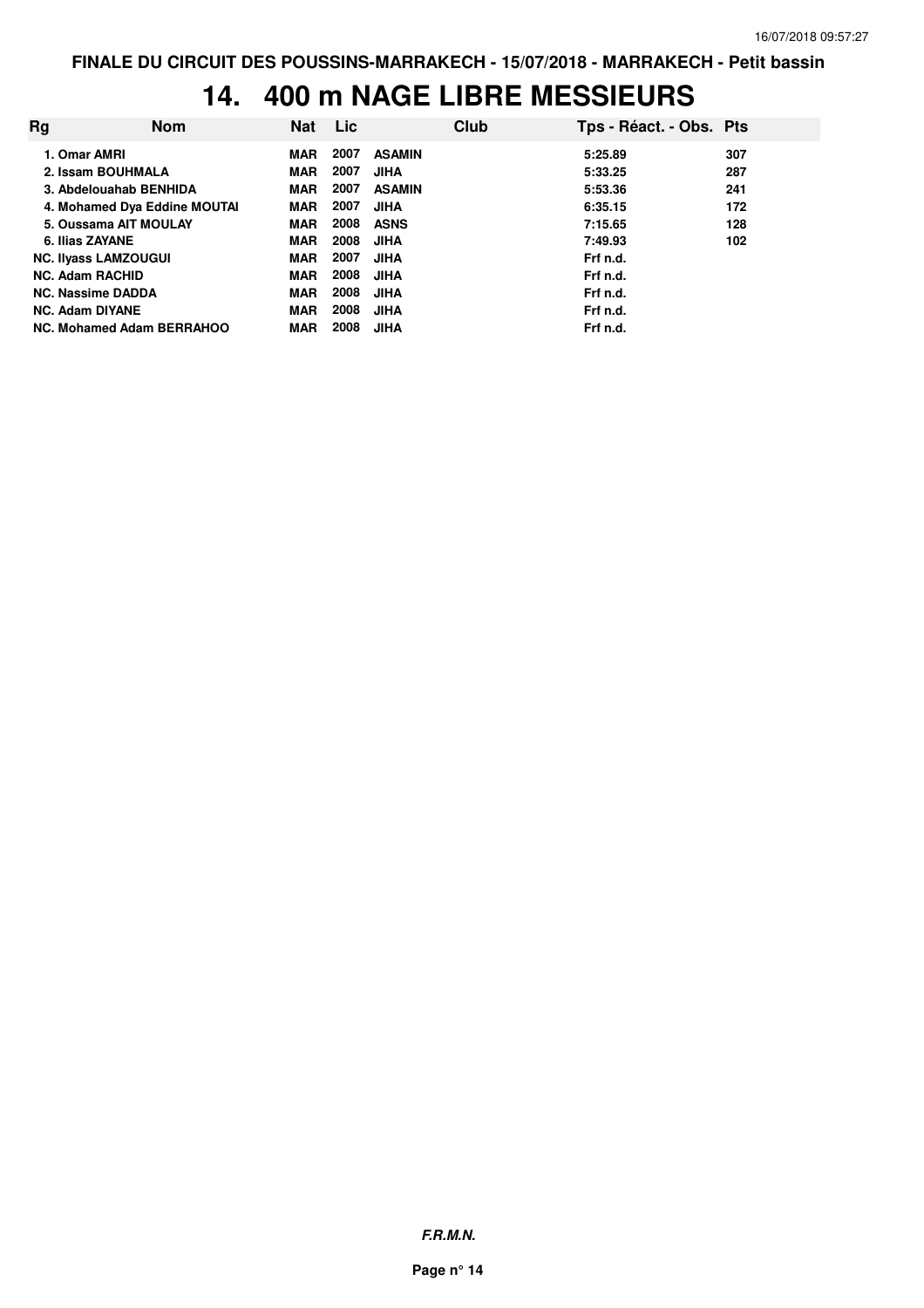# **15. 4 x 50 m NAGE LIBRE DAMES**

| Ra | <b>Nom</b>              | Nat        | Lic       | Club | Tps - Réact. - Obs. Pts |     |
|----|-------------------------|------------|-----------|------|-------------------------|-----|
|    | 1. Nohaila LAKHOUIL     | MAR        | 2008 JIHA |      | 2:50.06                 | 192 |
|    | <b>Hiba LAMOURI</b>     | MAR        | 2007      |      |                         | 192 |
|    | <b>Ilham EL MACHFOU</b> | <b>MAR</b> | 2007      |      |                         | 192 |
|    | <b>Sarah LACOMBE</b>    | <b>MAR</b> | 2007      |      |                         | 192 |
|    | 2. Inasse BENLAMINE     | <b>MAR</b> | 2008      | ASNS | 3:31.27                 | 100 |
|    | <b>Hadil KOUNDI</b>     | MAR        | 2007      |      |                         | 100 |
|    | Walae ELHAZZAZI         | <b>MAR</b> | 2008      |      |                         | 100 |
|    | Aya DRIBI ALAOUI        | <b>MAR</b> | 2008      |      |                         | 100 |
|    |                         |            |           |      |                         |     |